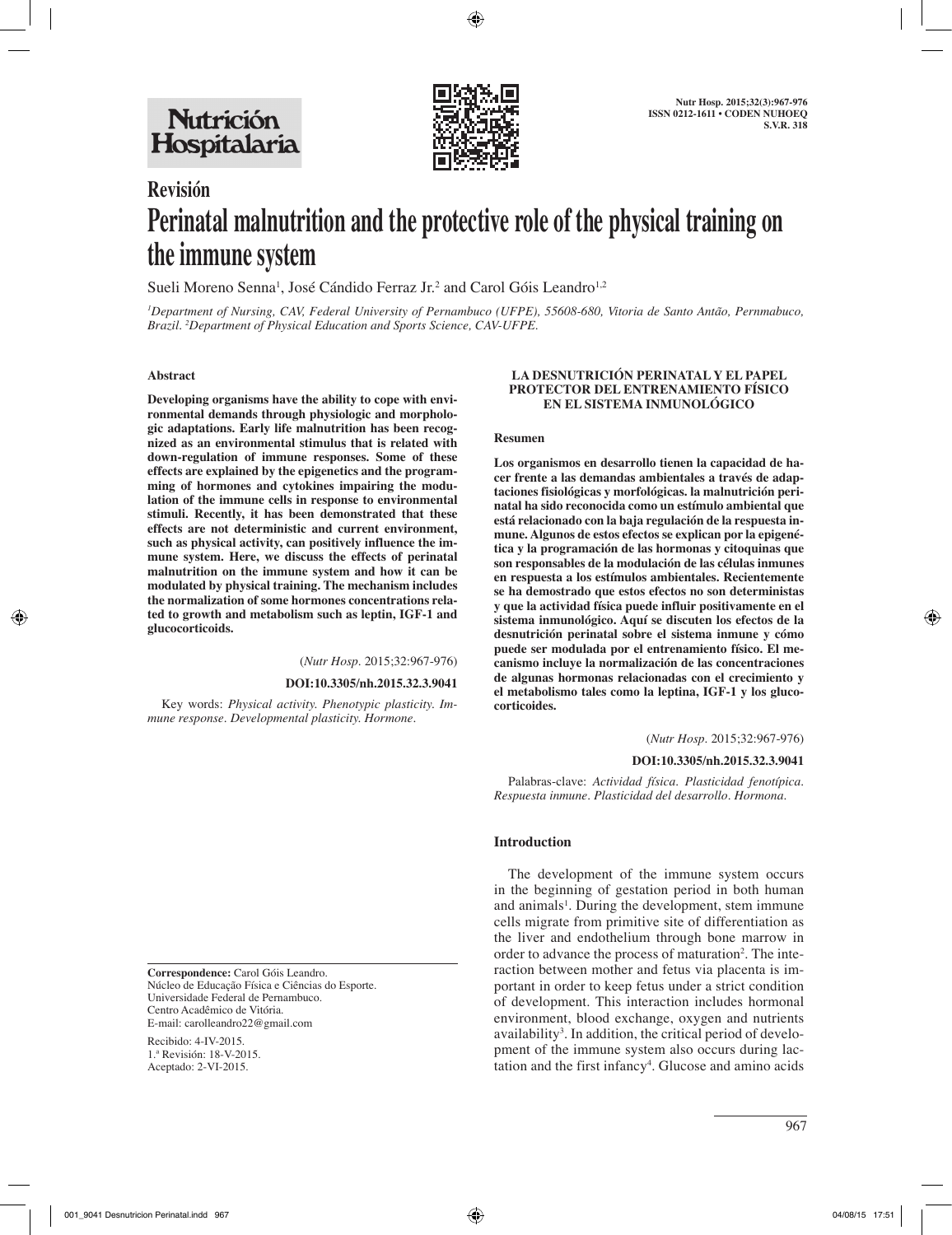are the main nutrients for the normal development of fetus during pregnancy. During lactation, fatty acids assume a similar importance for normal development of suckling offspring<sup>5</sup>.

Adverse nutritional availability during perinatal life can increase the individual's susceptibility to adulthood metabolic disease<sup>6-8</sup>. Metabolic diseases are classified as inflammatory disorders because they are accompanied by elevated concentrations of proinflammatory cytokines such as IL-1, IL-6, and TNF- $\alpha$ , as well as increased concentrations of glucocorticoids9 . Recently, it has been recognized that mother's nutrition from conception through lactation may program the structure and/or function of the immune system by permanently altering specific cell populations with a last impact on the development of immune response and high susceptibility to infection and allergy<sup>10-12</sup>. The mechanisms by which maternal malnutrition may exert an influence on the emerging immune system include the phenotypic plasticity that explain how environmental stimuli influence the expression of a phenotype characteristic from a single genotype<sup>13</sup>. In addition, there is a crosstalk between the immune system and the neuroendocrine system, epigenetic alterations as DNA methylation, histone acetylation and microRNA expression of immune mediators and hormones<sup>14</sup>.

The postnatal environment such as lifestyle (diet and exercise) play an important role in the programming the offspring's susceptibility to disease<sup>15-17</sup>. It has been well established that regular physical training enhances the cell-mediated immunity, phagocytosis, migration of neutrophils to the infection, cytokine production and increased lymphocyte function<sup>18-20</sup>. For example, moderate physical exercise (75% VO-2 percentage of TCD4 lymphocytes in blood and thymax, 5 times week, during 8 weeks) increased the mus and attenuated the rate of lymphocytes apoptosis in adult rats submitted to acute restraint stress $21$ .

It is reasonable to consider that this kind of stimuli can induce positive adaptations on immune system even though the system was programmed to develop early disease or more susceptible immunity. Indeed, our previous studies showed that moderate physical training attenuated the effects of perinatal low-protein diet on the secretion of leptin by visceral adipose tissue, the phenotype of skeletal muscle fiber and the morphology of the spleen in adult offspring submitted to perinatal low-protein diet $15-17$ . The underlying mechanism included the normalization of some hormones concentration such as leptin, IGF-1 and glucocorticoids that were programmed by perinatal malnutrition $9,22$ .

The present paper will discuss the effects of perinatal malnutrition with emphasis on the imprinting factors and mechanisms acting during gestation and lactation that can predispose the immune system to early impairment. Furthermore, we will discuss about the effects of physical training by attenuation or restoring the long-last effects of early life adverse nutrition. Finally, we highlight the probable underlying mechanisms including cytokines and hormones actions.

# **The development of the immune system in response to nutritional stimuli**

Malnutrition (undernutrition or overnutrition) has been recognized as an environmental stimulus that is related with down-regulation of some immune responses<sup>23</sup>. In low and middle income countries, children mortality under 5 years old reached more than 8.7 million of deaths, where 68% were due to infectious diseases like pneumonia, diarrhea and malaria24. These infants suffered with re-incident infection because of early state of undernutrition<sup>25</sup>. Furthermore, maternal overnutrition was associated with high inflammatory state in children under 5 years old $26, 27$ .

In rats, previous studies have shown that maternal low-protein diet (9.5% casein during gestation and lactation) is related to peritoneal macrophages impaired spreading, phagocytosis and microbicide functions<sup>23</sup>. Maternal free-protein diet is also responsible for inhibited leukocyte bone marrow mobilization and migration of neutrophils under stimulation of *Carrageenan* in offspring at  $60<sup>th</sup>$  day of life<sup>28, 29</sup>. Maternal overnutrition (high-fat diet during gestation and lactation) was related to up-regulation of proinflammatory pathway, especially of genes related to inflammatory response and cytokine signaling in rat offspring  $(12 \text{ months of age})^{30}$ . Table I shows the list of studies that evaluated the association between maternal malnutrition and the consequences for the immune system of the offspring.

The underlying mechanisms for the short and longterm effects of malnutrition on the immune system can be explained by the phenotypic plasticity. This biological phenomenon was firstly used to explain how environmental stimuli influence the expression of a phenotype characteristic from a single genotype<sup>13</sup>. In addition, epigenetic alterations as DNA methylation, histone acetylation and microRNA expression can explain how an organism can adapt to environmental stimulus during the critical period of development and the association with consequences during the lifespan $14$ . For example, perinatal undernutrition is related to down-regulation of leptin gene expression in adult mice, and leptin participates in the effector T lymphocytes activation<sup>31, 32</sup>. The maternal overnutrition is associated with the methylation of offspring genes that express the IL-8, B-lymphocyte receptor and glucocorticoids receptor signaling pathways<sup>33</sup>. The methylation of some genes from the IL-8 pathway is related to the plasma C-reactive protein expression $33$ .

Malnutrition during the critical period of development can alter the development of immune system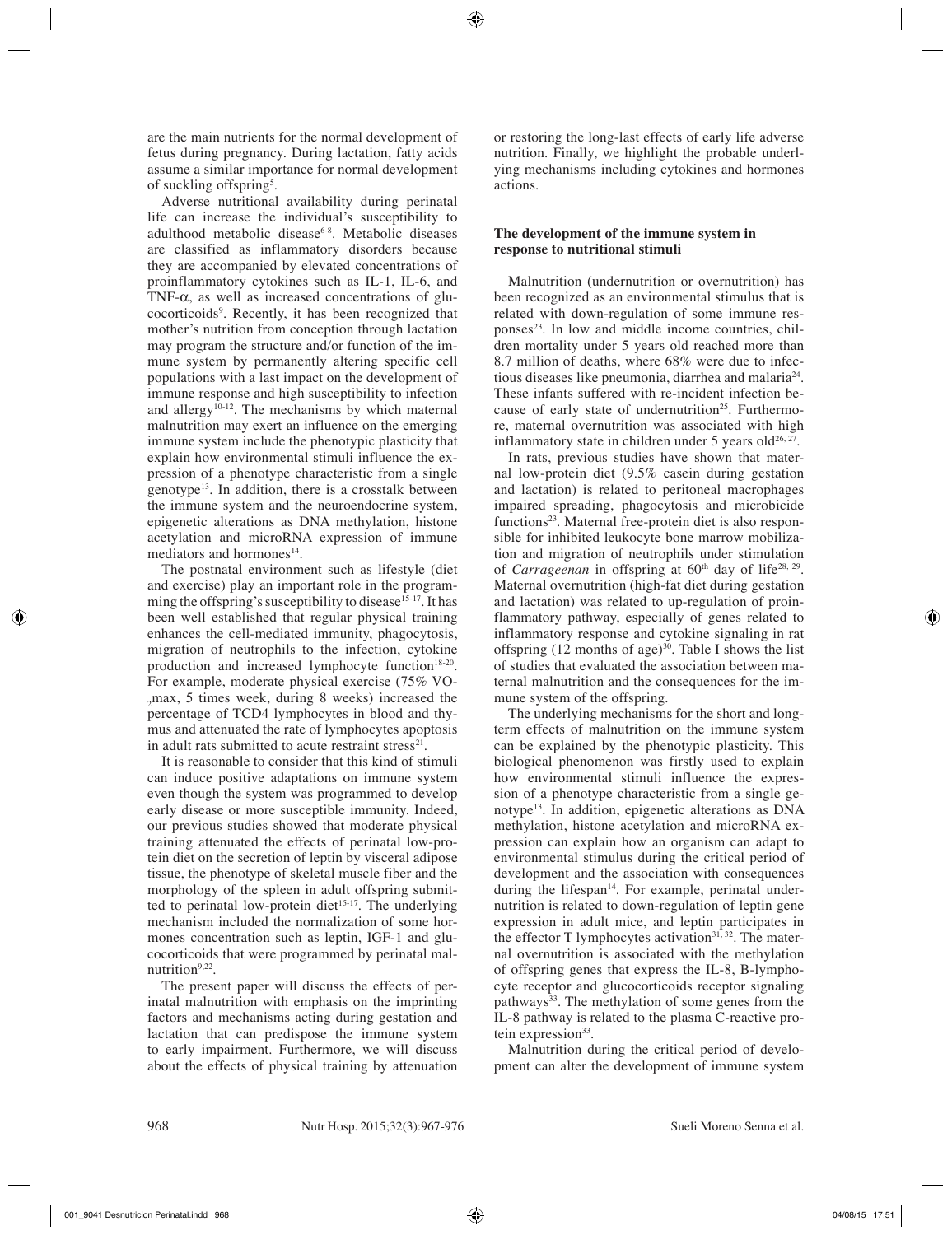| Cells                                                                                         | <b>Species</b>          | Model of                                                                                 | Period of<br>Malnutrition Malnutrition | Age of evaluation<br>(offspring) | Effects                                                                                                                                                                                                                                                                                                                                     | References |
|-----------------------------------------------------------------------------------------------|-------------------------|------------------------------------------------------------------------------------------|----------------------------------------|----------------------------------|---------------------------------------------------------------------------------------------------------------------------------------------------------------------------------------------------------------------------------------------------------------------------------------------------------------------------------------------|------------|
| Bone marrow<br>macrophages                                                                    | Sprague-<br>Dawley rats | 50%<br>restriction<br>diet                                                               | Gestation                              | 160 days                         | $\int \text{Serum TNF-}\alpha$ and<br>IL-1 $\beta$ ;<br>TProduction of IL-6, IL-<br>$1\beta$ and IL-10 after LPS<br>(supernatant); TNF- $\alpha$<br>wasn't altered:<br>TM1 phenotype marker<br>CD11c, and $\sqrt{M2}$<br>phenotype marker<br>$PPAR-\gamma$                                                                                  | 58         |
| Thymocytes and Wistar rats<br>Splenocytes                                                     |                         | 8\% protein<br>diet vs 22%<br>protein diet                                               | Gestation<br>and lactation             | 30 days                          | Thymocytes:↓Double<br>positive cells;<br>$\uparrow$ CD4+; $\uparrow$ CD8+;<br>TObR protein<br>expression;<br>$\downarrow$ apoptosis (AnnexinV);<br>Proliferation: N/A<br>$\uparrow$ Bcl2; $\downarrow$ Bax;<br>TNuclear NF-kB p65;<br>$\downarrow$ IkB;<br>Splenocytes: N/A surface<br>markers                                              | 59         |
| Thymus<br>and Spleen<br>Lymphocytes                                                           | CD1 Mice                | 6% protein<br>diet vs 24%<br>protein diet                                                | Gestation<br>and lactation 21 days     | 2, 7, 14 and                     | TSerum eotaxin<br>Thymus: $\downarrow$ total cell<br>number<br>Spleen: ↓total cell<br>number<br>$\downarrow$ Spleen mass<br>$\textup{CD4}+\textup{CD8+}$<br>$\uparrow$ CD8+                                                                                                                                                                 | 60         |
| Peripheral blood<br>mononuclear<br>cells (PBMC)                                               | German<br>Landrace Pigs | 6.5%<br>protein diet<br>vs 12.1%<br>protein diet<br>(adequate) vs<br>30% protein<br>diet | Gestation                              | 1, 27, 80 and<br>180 days        | Serum: $\bigcup$ IgA (day 1)<br>$TIL-10$ (day 47)<br>$TIL-6$ (day 47)<br>Before vs after weaning:<br>$\downarrow$ Lymphocytes<br>proliferation<br>30%: Serum:<br>$\downarrow$ imunoglobulins (IgG,<br>IgM and IgA) $(\text{day 1})$<br>Before vs after weaning:<br>$\uparrow$ CD4+<br>TCD4/CD8<br>$\downarrow$ Lymphocytes<br>proliferation | 61         |
| Bronchoalveolar Wistar rats<br>lavage (BAL)<br>lymphocytes,<br>eosinophils and<br>neutrophils |                         | 50%<br>restriction<br>diet                                                               | Gestation                              | 60 days                          | BAL:<br>↓total lymphocytes<br>counts<br>$\downarrow$ CD4+<br>$\downarrow$ eosinophils and<br>neutrophils migration<br>TNF-a<br>$\downarrow$ IL-6<br>Lung Tissue:<br>$TIFN-g$<br>$\downarrow$ IL-4                                                                                                                                           | 62         |

**Table I**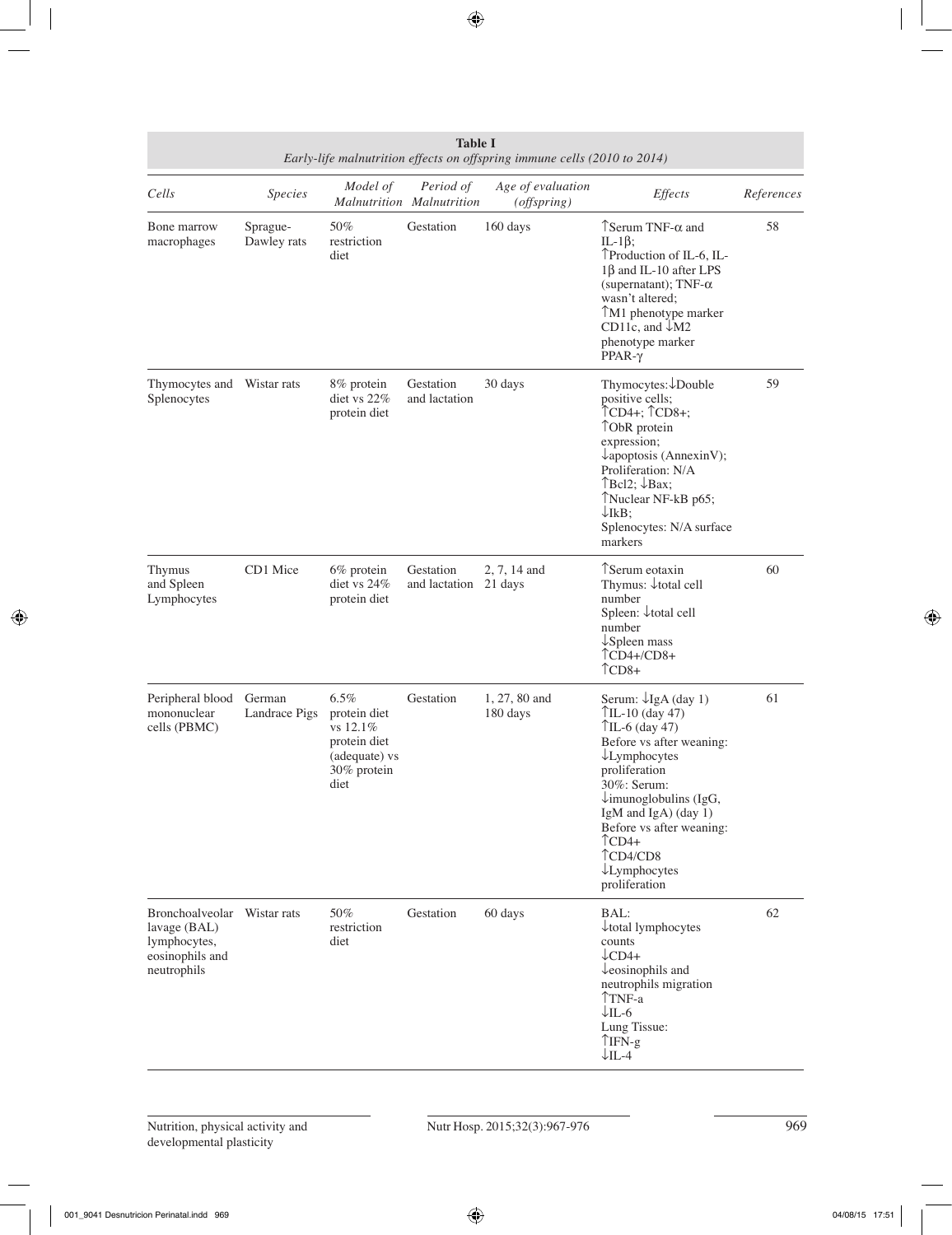| rabie i (cont.)<br>Early-life malnutrition effects on offspring immune cells (2010 to 2014) |                         |                                                                                              |                                                           |                                                                           |                                                                                                                                                                                                                                                                                          |            |
|---------------------------------------------------------------------------------------------|-------------------------|----------------------------------------------------------------------------------------------|-----------------------------------------------------------|---------------------------------------------------------------------------|------------------------------------------------------------------------------------------------------------------------------------------------------------------------------------------------------------------------------------------------------------------------------------------|------------|
| Cells                                                                                       | <b>Species</b>          | Model of                                                                                     | Period of<br>Malnutrition Malnutrition                    | Age of evaluation<br>(offspring)                                          | Effects                                                                                                                                                                                                                                                                                  | References |
| Spleen and<br>mesenteric T<br>cells                                                         | C57BL/6J<br>Mice        | $0.6\%$ low<br>protein diet<br>vs control                                                    | 19 to $33 \text{ days}$<br>of age                         | 22 and 33 day (third<br>and 14 <sup>th</sup> day of<br>experimental diet) | $\downarrow$ Serum IL-10                                                                                                                                                                                                                                                                 | 63         |
| T lymphocytes                                                                               | Sprague-<br>Dawley rats | 50%<br>restriction<br>diet                                                                   | Gestation<br>and lactation                                | 8-9 weeks                                                                 | $\downarrow$ WBC;<br>$\downarrow$ Lymphocytes;<br>$\downarrow$ CD4+;<br>$\downarrow$ CD8+:<br>TCD4/CD8;<br>Serum: ↓IL-2; IL-7.<br>$\downarrow$ Actin polimerization;<br>$\downarrow$ Proliferation;<br>T cells: $\downarrow$ IL-2;IFN- $\gamma$ .                                        | 64         |
| Blood<br>neutrophils                                                                        | Wistar rats             | Protein-free<br>diet vs 22%<br>protein diet                                                  | of lactation                                              | First 10 days 50 to 60 days                                               | ↓Leukocyte migration<br>↓Leukocyte blood pool<br>TSuperoxide production<br>TNitric oxide production<br>TiNOS expression<br>$NF-kB$<br>$\downarrow$ IkB<br>$\text{TrNF-}\alpha$ (serum)                                                                                                   | 27         |
| Thymus                                                                                      | C57/B16 Mice 8% protein | diet vs 20%<br>protein diet                                                                  | Gestation or<br>lactation                                 | 21 days or<br>12 weeks                                                    | Gestation: TPCNA (21<br>days)<br>$\downarrow$ PCNA (12 weeks)<br>TSIRT1 (21 days)<br>$\uparrow$ p53 (both ages)<br>TIL-7 expression (21)<br>days)<br>$TIL-7R$ expression (21)<br>days)<br>Lactation: Thymus<br>relative weight (12<br>weeks)<br>TPCNA (both ages)<br>T SIRT1 (both ages) | 65         |
| Splenocytes                                                                                 | C57BL/6J<br>Mice        | 29% lard<br>(High fat)<br>diet vs<br>control                                                 | Gestation<br>and lactation;<br>gestation; or<br>lactation | 20 weeks                                                                  | Lactation: $\downarrow$ Thymus and<br>Spleen relative weight<br>$\downarrow$ IgG<br>Gestation: ↓Thymus<br>cortex thickness<br>$\downarrow$ Splenocytes total<br>number<br>TSerum TNF-a<br>$\downarrow$ IgG<br>$\gamma$ IgE                                                               | 66         |
| Kidney<br>Macrophages                                                                       | Sprague-<br>Dawley Rats | 45% fat<br>(High fat)<br>$\text{dict} + 10\%$<br>fructose<br>drinking<br>water vs<br>control | Gestation<br>and lactation;<br>gestation; or<br>lactation | 17 weeks                                                                  | TGF-b<br>TCD68+ on kidney<br>tissue                                                                                                                                                                                                                                                      | 67         |

**Table I (cont.)**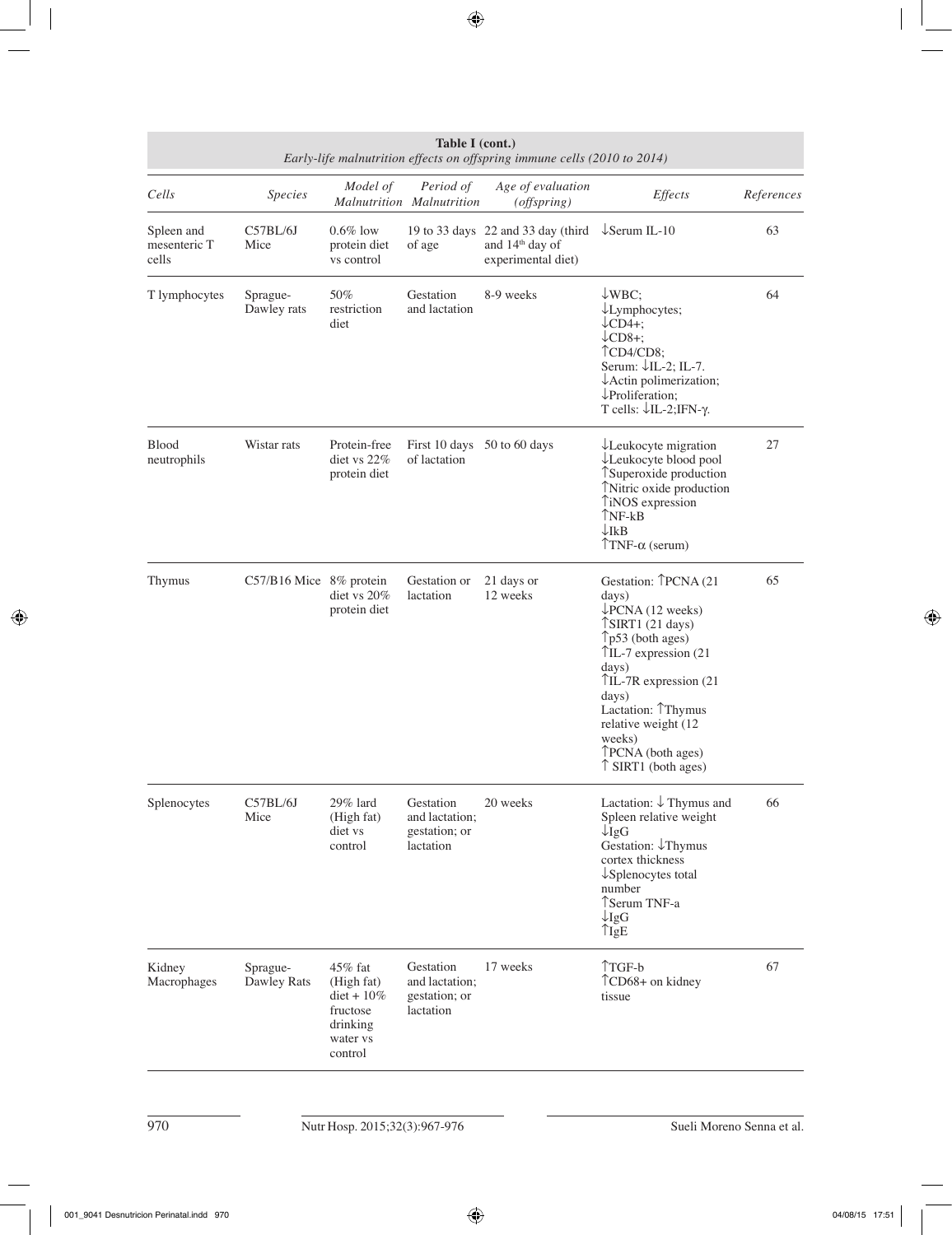**Table I (cont.)** *Early-life malnutrition effects on offspring immune cells (2010 to 2014)*

| Cells                                                         | <b>Species</b>            | Model of                                                                                        | Period of<br>Malnutrition Malnutrition | Age of evaluation<br>(offspring) | Effects                                                                                                                                                                                                                                                                                                                                                                                                                                                                            | References |
|---------------------------------------------------------------|---------------------------|-------------------------------------------------------------------------------------------------|----------------------------------------|----------------------------------|------------------------------------------------------------------------------------------------------------------------------------------------------------------------------------------------------------------------------------------------------------------------------------------------------------------------------------------------------------------------------------------------------------------------------------------------------------------------------------|------------|
| Peritoneal<br>macrophages;<br>Splenocytes and<br>Colon tissue | BALB/c and<br>C57BL/6Mice | Western<br>diet -WD<br>$(40\% \text{ fat}) \text{ or }$<br>control diet<br>$(10\% \text{ fat})$ | Gestation<br>and lactation             | 5 to 6 weeks                     | After skin infection,<br>WD offspring developed<br>larger abcesses with<br>higher bacteria number;<br>Skin: $\downarrow$ IL1- $\beta$ ;<br>$\downarrow$ TLR2;<br>$\downarrow$ IL17A;<br>$\downarrow$ IL-10;<br>$\downarrow$ $\beta$ -defensin 4<br>Colon: $\hat{L}$ IL-6;<br>$\uparrow$ IL-1 $\upbeta$ ;<br>TIL17;<br>$\downarrow$ TRegs.<br>Spleen: $\downarrow$ TNF- $\alpha$ ;<br>$\downarrow$ IL-6;<br>$\downarrow$ TReg<br>Macrophage: $\downarrow$ TLR4;<br>$\downarrow$ LBP | 68         |

TNF-α - tumor necrosis factor alpha; IL-1β - interleukin-1 beta; IL-6 – interleukin-6; IL-10 – interleukin-10; LPS – lipopolysaccharide; CD11c – cluster differentiation 11c; PPAR-γ - peroxisome proliferator-activated receptor-γ; CD4 – cluster differentiation 4; CD8 – cluster differentiation 8; ObR – obesity receptor; Bcl2 – B cell lymphoma-2; Bax – BcL2 associated protein; NF-kΒ - nuclear factor-kΒ; IkB – inhibitor of NF-kΒ; IL-10 – interleukin-10; IgA – immunoglobulin A; IL-6 – interleukin-6; IFN-γ - interferon-γ; IL-4 – interleukin-4; WBC – white blood cells; IL-7 – interleukin-7; iNOS – inducible nitric oxide synthase PCNA – proliferating-cell nuclear antigen; SIRT1 – silent information regulator 1; LBP – lipid binding protein; IL-7R – interleukin-7 receptor; IgG – immunoglobulin G; IgE – immunoglobulin E; TGF-β − tumor growth factor-β; CD68 – cluster differentiation 68; TLR2 – toll-like receptor 2; TRegs – regulatory T cells; TLR4 – toll-like receptor 4; LBP – LPS binding protein.

with long-last consequences by a mechanism that includes epigenetic adaptations $31$ . However, these effects are not deterministic and current environmental stimuli can also induce phenotypic plasticity. For example, regular physical activity has been associated with positive effects to immune system $18,34,35$ . It plausible to consider that this kind of stimuli can induce positive adaptations on immune system even though the system was programmed to develop early disease or more susceptible immunity.

# **Immunological adaptations to the physical training**

It has been well known that regular physical exercise can induce immune adaptations, but these effects are dependent on the magnitude of the effort<sup>36</sup>. Physical exercise can be classified according to intensity (light, moderate or intense), frequency (number of sessions per week), type (anaerobic or aerobic) and duration (short or long) $37$ . According to the American College of Sports Medicine (2011), a regular (at least three times a week), moderate physical exercise (50 – 75%  $VO<sub>2</sub> max$ ) is associated with benefits for health<sup>38</sup>. For the immune system, moderate physical training enhanced macrophage phagocytosis and oxidative burst, neutrophils oxidative burst, high percentage of TCD4 lymphocytes and cytokines production $18-20$ . For

example, moderate physical exercise  $(75\% \text{ VO}_{2} \text{max})$ , 5 times week, during 8 weeks) increased the percentage of TCD4 lymphocytes in blood and thymus and attenuated the rate of lymphocytes apoptosis in adult rats submitted to acute restraint stress<sup>21</sup>. Table II shows some examples of studies that evaluated the immune response to moderate physical training.

The underlying mechanisms can be related to the neuro-endocrine-immuno modulation in response to a repeated boat of exercise-induced stress<sup>39</sup>. In response to acute exercise, the neuroendocrine mediators are activated by both sympathetic nervous system (SNS) and hypothalamus-pituitary-adrenal (HPA) axis. The initial response includes the increase of noradrenalin and dopamine concentration in the central nervous system that activates immediately the release of adrenalin from adrenal medulla. Then, there is an increase of corticotrophin-release-hormone (CRH) from the hypothalamus that activates the release of adrenocorticotrophic hormone (ACTH) from intermediary zone of the pituitary. The ACTH will activate the cells from the adrenal cortex to release glucocorticoids $40-42$ . Immune cells present adrenergic receptors ( $\alpha$  and  $\beta$ ) that are responsive to the increase of blood noradrenalin, adrenalin and beta-endorphins<sup>43, 44</sup>. Similarly, immune cells present receptors for glucocorticoids  $(RG)$  that are over-expressed in response to stress<sup>45</sup>. Immune cells can also produce and release cytokines that can modulate cells of neuro-endocrine system as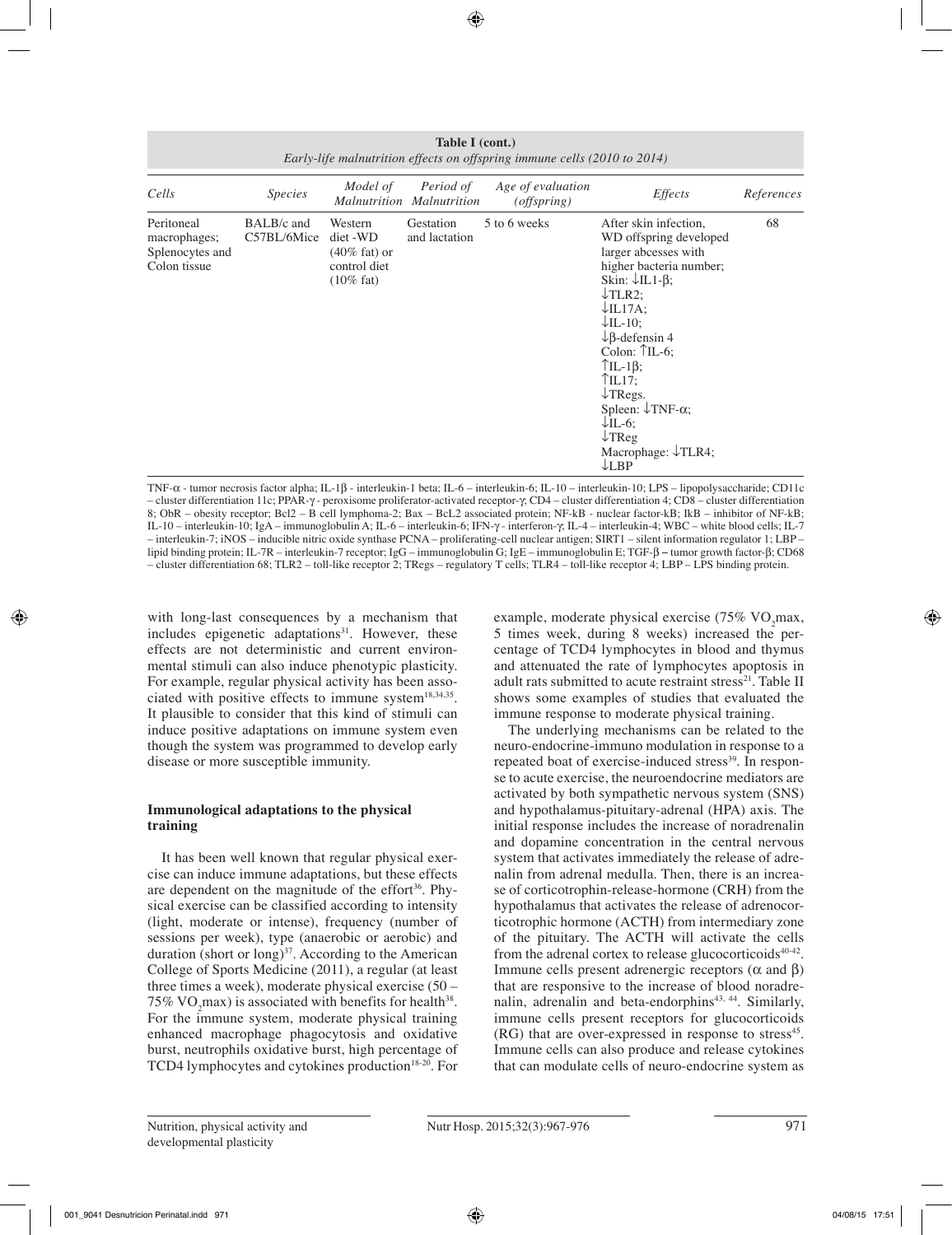| Effects of moderate physical training on immune system (2010 to 2014) |                                                     |                                                                                                                                                                                                                                                               |                                                                                                                                                                                                                                 |           |  |  |  |
|-----------------------------------------------------------------------|-----------------------------------------------------|---------------------------------------------------------------------------------------------------------------------------------------------------------------------------------------------------------------------------------------------------------------|---------------------------------------------------------------------------------------------------------------------------------------------------------------------------------------------------------------------------------|-----------|--|--|--|
| <i>Immune</i><br>Parameters                                           | Model<br>Type of training                           |                                                                                                                                                                                                                                                               | Effect                                                                                                                                                                                                                          | Reference |  |  |  |
| T cell CD4+<br>(TCD4)                                                 | Human<br>(HIV positive<br>men)                      | 60-79% heart rate<br>45-60 min/d; 3 times/week;<br>8 weeks                                                                                                                                                                                                    | $\uparrow$ TCD4+;<br>Positive correlation between TCD4+<br>and $\rm VO_{2\ max}$                                                                                                                                                | 58        |  |  |  |
| Serum<br>interleukins                                                 | Human<br>(Systemic Lupus<br>Erythematosus<br>women) | $\downarrow$ IL-10<br>Heart rate correspondent to the<br>Trend to $\downarrow$ TNF- $\alpha$ ; $\downarrow$ IL-6;<br>interval between the VAT and 10%<br>$\downarrow$ sTNFR1 and $\downarrow$ sTNFR2<br>below the rcp; 30-50 min/d; twice a<br>week; 12 weeks |                                                                                                                                                                                                                                 | 59        |  |  |  |
| Blood CD4+<br>lymphocytes                                             | Human<br>(sedentary health<br>man)                  | 60% VO <sub>2</sub> max; 30 min/d;<br>5 days/week; 5 weeks                                                                                                                                                                                                    | $\downarrow$ Active caspase-3;<br>$\downarrow$ Phosphatidylserine externalization<br>(apoptotic markers);<br>$\downarrow$ beclin-1;<br>$\downarrow$ Atg-1;<br>Lamp-2 (autophagic markers)                                       | 60        |  |  |  |
| <b>Blood</b><br>lymphocytes;<br>Neuronal and<br>intestinal tissue     | Swiss mice<br>(Trypanosoma<br>cruzi infected)       | Light to mild effort; 30-45 min/d;<br>5 days/week; 8 weeks.                                                                                                                                                                                                   | $\downarrow$ Total parasitemia;<br>TNeuronal survival and<br>hypertrophia;<br>Total thickness of intestinal wall;<br>TIntraepitelial lymphocytes number;<br>↓ Formation of inflammatory foci;<br>$\int \text{Serum TNF-}\alpha$ | 61, 62    |  |  |  |
| T and B<br>lymphocytes                                                | <b>BALB/C</b>                                       | 70% VO <sub>2</sub> max; 60 min; 5 days/week;<br>11 weeks                                                                                                                                                                                                     | $\downarrow$ Serum IL-4;<br>$\downarrow$ TNF-a;<br>TB lymphocytes;<br>TTCD4+;                                                                                                                                                   |           |  |  |  |
| T and B<br>lymphocytes                                                | Wistar rats                                         | 60% VO <sub>2</sub> max; 1h/d; 5 days/week;<br>8 weeks                                                                                                                                                                                                        | T Proliferative capacity of T and B<br>lymphocytes;<br>$\uparrow$ IL-2;<br>$\uparrow$ IL-4;<br>TNFR;<br>$TIL-2R$ ;<br>$\gamma_{\rm IgG}$                                                                                        | 64        |  |  |  |
|                                                                       | Wistar rats<br>(Diabetes-<br>induced)               | 60% VO <sub>2</sub> max; 30 min/d;<br>6 days/week; 3 weeks                                                                                                                                                                                                    | Serum: $\downarrow$ TNF- $\alpha$ ;<br>$\downarrow$ IL-6;<br>$\downarrow$ IL-1 $\beta$ ;<br>$\downarrow$ CINC 2 $\alpha/\beta$ ;<br>$\downarrow$ C-reactive protein                                                             | 65        |  |  |  |

**Table II**

 $HIV$  – human immunodeficiency virus;  $VO<sub>2</sub>max$  – maximal oxygen consumption; IL-6- interleukin 6; IL-10 – interleukin-10; TNF- $\alpha$  – tumor necrosis factor alpha; sTNFR1 – soluble tumor necrosis factor α receptor 1; sTNFR2 – soluble tumor necrosis factor 2; VAT – ventilator anaerobic threshold; RCP – respiratory compensation point; Atg-1 – autophagy related 1; Lamp-2 - Lysosome-associated membrane protein 2; IL-2 – interleukin-2; IL-4 – interleukin-4; IL-1β – interleukin 1 beta; CINC 2α/β - cytokine-induced neutrophil chemotactic factor 2alpha/beta.

a bi-directional fashion. Immune cells can also produce and release hormone like ACTH.

Physical exercise is a model of physical stress that activates both SNS and HPA axis. For example, moderate physical exercise  $(55\% \text{ VO}_{2} \text{max}, 45 \text{ min})$ was associated with an increased expression of alpha-adrenergic receptors in neutrophils<sup>46</sup>. Previous studies have shown that in response to a long duration physical exercise, neutrophils are more responsible to the increase of blood beta-endorphin<sup>47, 48</sup>. Receptors for glucocorticoids are responsive for a regular physical exercise and immune cells present a down

regulation that can be important for the process of inflammation<sup>49</sup>.

# **Can physical training attenuate the effects of perinatal malnutrition?**

Developing organisms have the ability to cope with environmental demands through physiologic and morphologic alterations<sup>50</sup>. The resulting phenotype can be continuously modulated by adaptive mechanisms of some tissues, like adipose tissue and skeletal mus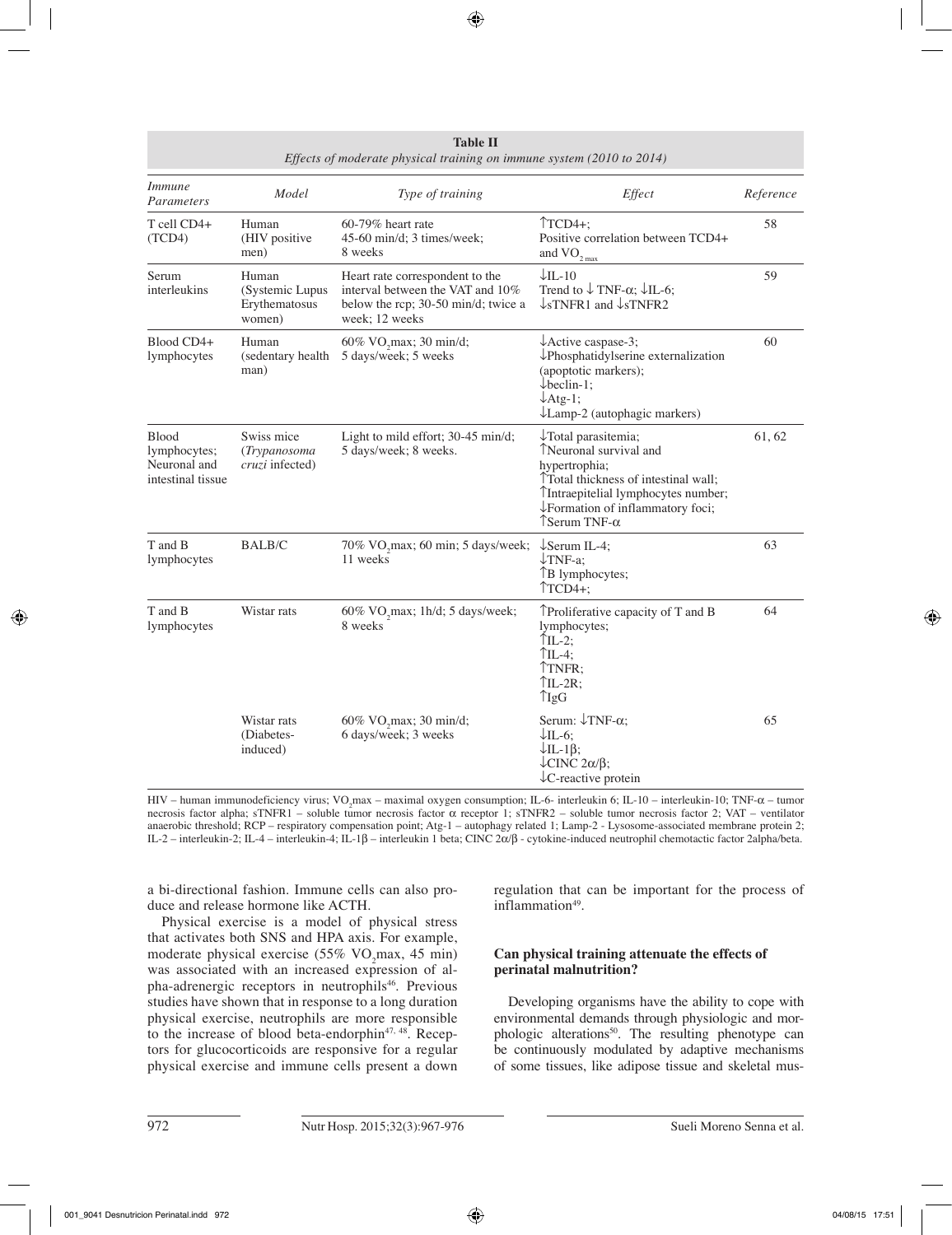cle. Perinatal malnutrition has been showed to affect the synthesis and action of hormones in the receptors. For example, GH-IGF-1 axis are affected by maternal protein restriction and adult offspring from low-protein mothers presented a lower GH mRNA expression, limiting growth by reducing hepatic IGF-1 synthesis<sup>9</sup>. Children born small for gestational-age showed altered GHRH-GHIGF1 axis and GH resistance<sup>51,52</sup>.

Recently, it was described that there is an interaction between the IGF system and the inflammatory immune response<sup>53</sup>. For example, pigs with elevated IGF-1 expression presented a less increased expression of TNF- $\alpha$  while pigs with the high expression of IGFBP-3 presented elevated IL-6 expression<sup>53</sup>. It seems that there is an inverse association between the hepatic expression of the IGF system (IGF-1, IGFBP-3, GHR) and certain cytokines (IL-1β, IL-18, TNF-α) and acute-phase proteins53. Thus, the long-last effects of maternal malnutrition on the inflammatory response of immune cells can be related to the down-regulation of IGF-1 and GH-IGF1 axis. Physical exercise can modulate hormonal response and the GH/IGF-I system<sup>54</sup> by a mechanism that include inflammatory response and muscular repair55. In adult trained men submitted to a resistance exercise followed by cold water immersion, there was a IGF-mediated responses on slower-acting lymphocytes<sup>55</sup>. Our previous study showed that moderate physical training also reverted the profile of skeletal fibers toward oxidative phenotype in adult rats submitted to a perinatal low-protein diet by a mechanism that included high concentration of IGF-1<sup>16</sup>.

Adipose tissue secretes a number of adipocytokines that are important in the metabolism and intrauterine growth. Leptin is one of the most important hormones secreted by adipocytes resembling proinflammatory cytokines (IL-6 and IL-12)<sup>56</sup>. It assumes an important role in regulating immune responses. For example, it has been shown that disease conditions of reduced leptin production are associated with increased infection susceptibility<sup>56</sup>. There is also a physiological role including the mediation of the nutritional status and immune competence9 . Serum concentration of leptin is altered in adult offspring submitted to perinatal protein-restriction that was associated with leptin resistance, hyperleptinemia, accumulation of adipose tissue and inflammation as described in previous studies $9,57$ . Our previous studies have shown that a perinatal low-protein diet induced an increased content of leptin on visceral adipose tissue of adult male rat offspring. These effects were attenuated by moderate physical training  $(70\% \text{ VO}_{2} \text{max}, 60 \text{ min/}$ day, 5 days/week, 8 weeks). Thus, an important mechanism related to the immunomodulation of the physical training on adult subjects submitted to perinatal malnutrition is closely associated to the action of leptin.

Perinatal malnutrition during gestation or lactation is a stressful event that can activate the HPA axis by a mechanism that includes a permanent up-regulation of glucocorticoids receptors<sup>22,58</sup>. Pups (40-day-old) from food restricted mothers during gestation presented higher corticosteronemia and respond less to dexamethasone suppression than the controls<sup>22</sup>. Our previous study showed in endotoxemic rats that a protocol of moderate physical training reverted morphologic spleen alterations such as reduced number and size of lymphoid follicles and marginal zone area by a mechanism related to plasma corticosterone concentration $17$ . Thus, current environmental stimuli, such as physical training, can modulate the neuroendocrine and metabolic status, which have direct impact on the immune system function<sup>59</sup>. It means that early life insults induce short-term adaptations but it does not means that this is deterministic since organs and physiological systems are constantly responsible to new environmental stimuli responding in terms of phenotypic plasticity $60$ .

# **Conclusions**

Perinatal malnutrition has been recognized as an environmental stimulus that can alter the physiological developmental during a critical period of life. The immune system seems to be susceptible to perinatal malnutrition since it has been seen effects at short and long-term on the inflammatory response, synthesis of cytokines, down regulation of macrophages and monocytes, migration of neutrophils to infection and up-regulation of B-lymphocytes. The underlying mechanism includes the epigenetic influence enabling the animal to adapt to a lower nutrient supply by mutilation of DNA and acetylation of histones. However, in terms of phenotypic plasticity, the immune system can also respond as an adaptive fashion the current environmental stimuli like physical exercise. The mechanism includes the normalization of some hormones concentration related to growth and metabolism such as leptin, IGF-1 and glucocorticoids.

## **Acknowledgments**

This study was supported by National Council for Scientific and Technological Development (CNPq), Coordination for the Improvement of Higher Level -or Education- Personnel (CAPES) and State of Pernambuco Science and Technology Support Foundation (FACEPE).

## **References**

- 1. Dietert RR, Etzel RA, Chen D, Halonen M, Holladay SD, Jarabek AM, et al. Workshop to identify critical windows of exposure for children's health: immune and respiratory systems work group summary. *Environ Health Perspect* 2000;108 Suppl 3:483-90.
- 2. Cumano A, Godin I. Ontogeny of the hematopoietic system. *Annu Rev Immunol* 2007;25:745-85.
- 3. Lagiou P, Samoli E, Hsieh CC, Lagiou A, Xu B, Yu GP, et al. Maternal and cord blood hormones in relation to birth size. *Eur J Epidemiol* 2014;29(5):343-51.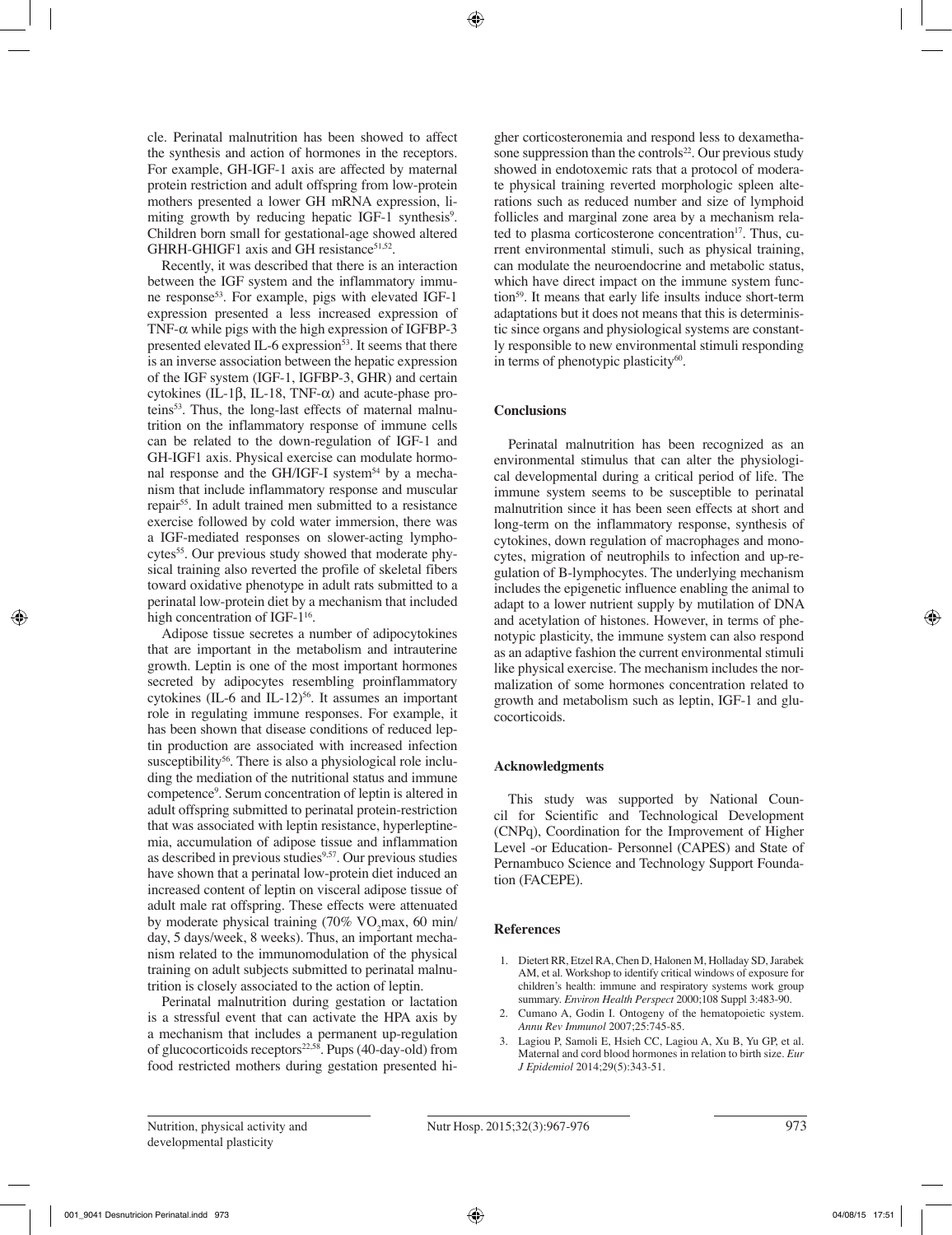- 4. Landreth KS. Critical windows in development of the rodent immune system. *Hum Exp Toxicol* 2002;21(9-10):493-8.
- 5. Wang Y, Tong J, Li S, Zhang R, Chen L, Zheng M, et al. Over-expression of human lipoprotein lipase in mouse mammary glands leads to reduction of milk triglyceride and delayed growth of suckling pups. *PLoS One* 2011;6(6):e20895.
- 6. Barker DJ. The intrauterine environment and adult cardiovascular disease. *Ciba Found Symp* 1991;156:3-10; discussion 10-6.
- 7. Campoy C, Martin-Bautista E, Garcia-Valdes L, Florido J, Agil A, Lorente JA, et al. [Study of maternal nutrition and genetic on the foetal adiposity programming (The PREOBE study)]. *Nutr Hosp* 2008;23(6):584-90.
- 8. Sanchez-Muniz FJ, Gesteiro E, Esparrago Rodilla M, Rodriguez Bernal B, Bastida S. [Maternal nutrition during pregnancy conditions the fetal pancreas development, hormonal status and diabetes mellitus and metabolic syndrome biomarkers at birth]. *Nutr Hosp* 2013;28(2):250-74.
- 9. de Moura EG, Lisboa PC, Passos MC. Neonatal programming of neuroimmunomodulation--role of adipocytokines and neuropeptides. *Neuroimmunomodulation* 2008;15(3):176-88.
- 10. El-Khashab EK, Hamdy AM, Maher KM, Fouad MA, Abbas GZ. Effect of maternal vitamin A deficiency during pregnancy on neonatal kidney size. *J Perinat Med* 2013;41(2):199-203.
- 11. Jones KD, Berkley JA, Warner JO. Perinatal nutrition and immunity to infection. *Pediatr Allergy Immunol* 2010;21(4 Pt 1):564-76.
- 12. Principi N, Bianchini S, Baggi E, Esposito S. Implications of maternal vitamin D deficiency for the fetus, the neonate and the young infant. *Eur J Nutr* 2013;52(3):859-67.
- 13. West-Eberhard MJ. Evolution in the light of developmental and cell biology, and vice versa. *Proc Natl Acad Sci U S A*  1998;95(15):8417-9.
- 14. Susiarjo M, Bartolomei MS. Epigenetics. You are what you eat, but what about your DNA? *Science* 2014;345(6198):733-4.
- 15. de Melo Montenegro IH, Moita L, Dos Reis FK, de Oliveira E, Lisboa PC, de Moura EG, et al. Effects of a Moderate Physical Training on the Leptin Synthesis by Adipose Tissue of Adult Rats Submitted to a Perinatal Low-protein Diet. *Hormone and Metabolic Research* 2012;44(11):414-18.
- 16. Leandro CG, da Silva Ribeiro W, Dos Santos JA, Bento-Santos A, Lima-Coelho CH, Falcao-Tebas F, et al. Moderate physical training attenuates muscle-specific effects on fibre type composition in adult rats submitted to a perinatal maternal low-protein diet. *European journal of nutrition* 2012;51(7):807-15.
- 17. Moita L, Lustosa MF, Silva AT, Pires-de-Melo IH, de Melo RJ, de Castro RM, et al. Moderate physical training attenuates the effects of perinatal undernutrition on the morphometry of the splenic lymphoid follicles in endotoxemic adult rats. *Neuroimmunomodulation* 2011;18(2):103-10.
- 18. Leandro CG, de Lima TM, Alba-Loureiro TC, do Nascimento E, Manhaes de Castro R, de Castro CM, et al. Stress-induced downregulation of macrophage phagocytic function is attenuated by exercise training in rats. *Neuroimmunomodulation*   $2007:14(1):4-7$
- 19. Levada-Pires AC, Lambertucci RH, Mohamad M, Hirabara SM, Curi R, Pithon-Curi TC. Exercise training raises expression of the cytosolic components of NADPH oxidase in rat neutrophils. *Eur J Appl Physiol* 2007;100(2):153-60.
- 20. Shimizu K, Kimura F, Akimoto T, Akama T, Tanabe K, Nishijima T, et al. Effect of moderate exercise training on T-helper cell subpopulations in elderly people. *Exerc Immunol Rev*  2008;14:24-37.
- 21. Leandro CG, Martins de Lima T, Folador A, Alba-Loreiro T, do Nascimento E, Manhaes de Castro R, et al. Physical training attenuates the stress-induced changes in rat T-lymphocyte function. *Neuroimmunomodulation* 2006;13(2):105-13.
- 22. Navarrete M, Nunez H, Ruiz S, Soto-Moyano R, Valladares L, White A, et al. Prenatal undernutrition decreases the sensitivity of the hypothalamo-pituitary-adrenal axis in rat, as revealed by subcutaneous and intra-paraventricular dexamethasone challenges. *Neurosci Lett* 2007;419(2):99-103.
- 23. Prestes-Carneiro LE, Laraya RD, Silva PR, Moliterno RA, Felipe I, Mathias PC. Long-term effect of early protein mal-

nutrition on growth curve, hematological parameters and macrophage function of rats. *J Nutr Sci Vitaminol (Tokyo)*  2006;52(6):414-20.

- 24. Black RE, Cousens S, Johnson HL, Lawn JE, Rudan I, Bassani DG, et al. Global, regional, and national causes of child mortality in 2008: a systematic analysis. *Lancet* 2010;375(9730):1969-87.
- von Mollendorf C, Cohen C, de Gouveia L, Naidoo N, Meiring S, Quan V, et al. Risk Factors for Invasive Pneumococcal Disease among Children less Than 5 Years of Age in a High HIV-Prevalence Setting, South Africa, 2010 to 2012. *Pediatr Infect Dis J* 2014.
- 26. Lumia M, Luukkainen P, Tapanainen H, Kaila M, Erkkola M, Uusitalo L, et al. Dietary fatty acid composition during pregnancy and the risk of asthma in the offspring. *Pediatr Allergy Immunol* 2011;22(8):827-35.
- 27. van der Burg JW, Allred EN, McElrath TF, Fichorova RN, Kuban K, O'Shea TM, et al. Is maternal obesity associated with sustained inflammation in extremely low gestational age newborns? *Early Hum Dev* 2013;89(12):949-55.
- 28. Barja-Fidalgo C, Souza EP, Silva SV, Rodrigues AL, Anjos-Valotta EA, Sannomyia P, et al. Impairment of inflammatory response in adult rats submitted to maternal undernutrition during early lactation: role of insulin and glucocorticoid. *Inflamm Res*  2003;52(11):470-6.
- 29. Silva SV, Garcia-Souza EP, Moura AS, Barja-Fidalgo C. Maternal protein restriction during early lactation induces changes on neutrophil activation and TNF-alpha production of adult offspring. *Inflammation* 2010;33(2):65-75.
- Latouche C, Heywood SE, Henry SL, Ziemann M, Lazarus R, El-Osta A, et al. Maternal overnutrition programs changes in the expression of skeletal muscle genes that are associated with insulin resistance and defects of oxidative phosphorylation in adult male rat offspring. *J Nutr* 2014;144(3):237-44.
- 31. Jousse C, Parry L, Lambert-Langlais S, Maurin AC, Averous J, Bruhat A, et al. Perinatal undernutrition affects the methylation and expression of the leptin gene in adults: implication for the understanding of metabolic syndrome. *FASEB J*  2011;25(9):3271-8.
- 32. Saucillo DC, Gerriets VA, Sheng J, Rathmell JC, Maciver NJ. Leptin metabolically licenses T cells for activation to link nutrition and immunity. *J Immunol* 2014;192(1):136-44.
- 33. Guenard F, Tchernof A, Deshaies Y, Cianflone K, Kral JG, Marceau P, et al. Methylation and expression of immune and inflammatory genes in the offspring of bariatric bypass surgery patients. *J Obes* 2013;2013:492170.
- 34. Friedenreich CM, Neilson HK, Woolcott CG, McTiernan A, Wang Q, Ballard-Barbash R, et al. Changes in insulin resistance indicators, IGFs, and adipokines in a year-long trial of aerobic exercise in postmenopausal women. *Endocr Relat Cancer*  2011;18(3):357-69.
- 35. van de Weert-van Leeuwen PB, de Vrankrijker AM, Fentz J, Ciofu O, Wojtaszewski JF, Arets HG, et al. Effect of longterm voluntary exercise wheel running on susceptibility to bacterial pulmonary infections in a mouse model. *PLoS One*  2013;8(12):e82869.
- 36. Nieman DC. Exercise, infection, and immunity. *Int J Sports Med*  1994;15 Suppl 3:S131-41.
- 37. Leandro CG, Levada AC, Hirabara SM, Manhaes-de-Castro R, De-Castro CB, Curi R, et al. A program of moderate physical training for Wistar rats based on maximal oxygen consumption. *J Strength Cond Res* 2007;21(3):751-6.
- 38. Garber CE, Blissmer B, Deschenes MR, Franklin BA, Lamonte MJ, Lee IM, et al. American College of Sports Medicine position stand. Quantity and quality of exercise for developing and maintaining cardiorespiratory, musculoskeletal, and neuromotor fitness in apparently healthy adults: guidance for prescribing exercise. *Med Sci Sports Exerc* 2011;43(7):1334-59.
- 39. Campeau S, Nyhuis TJ, Sasse SK, Kryskow EM, Herlihy L, Masini CV, et al. Hypothalamic pituitary adrenal axis responses to low-intensity stressors are reduced after voluntary wheel running in rats. *J Neuroendocrinol* 2010;22(8):872-88.
- 40. Goekint M, Bos I, Heyman E, Meeusen R, Michotte Y, Sarre S. Acute running stimulates hippocampal dopaminergic neuro-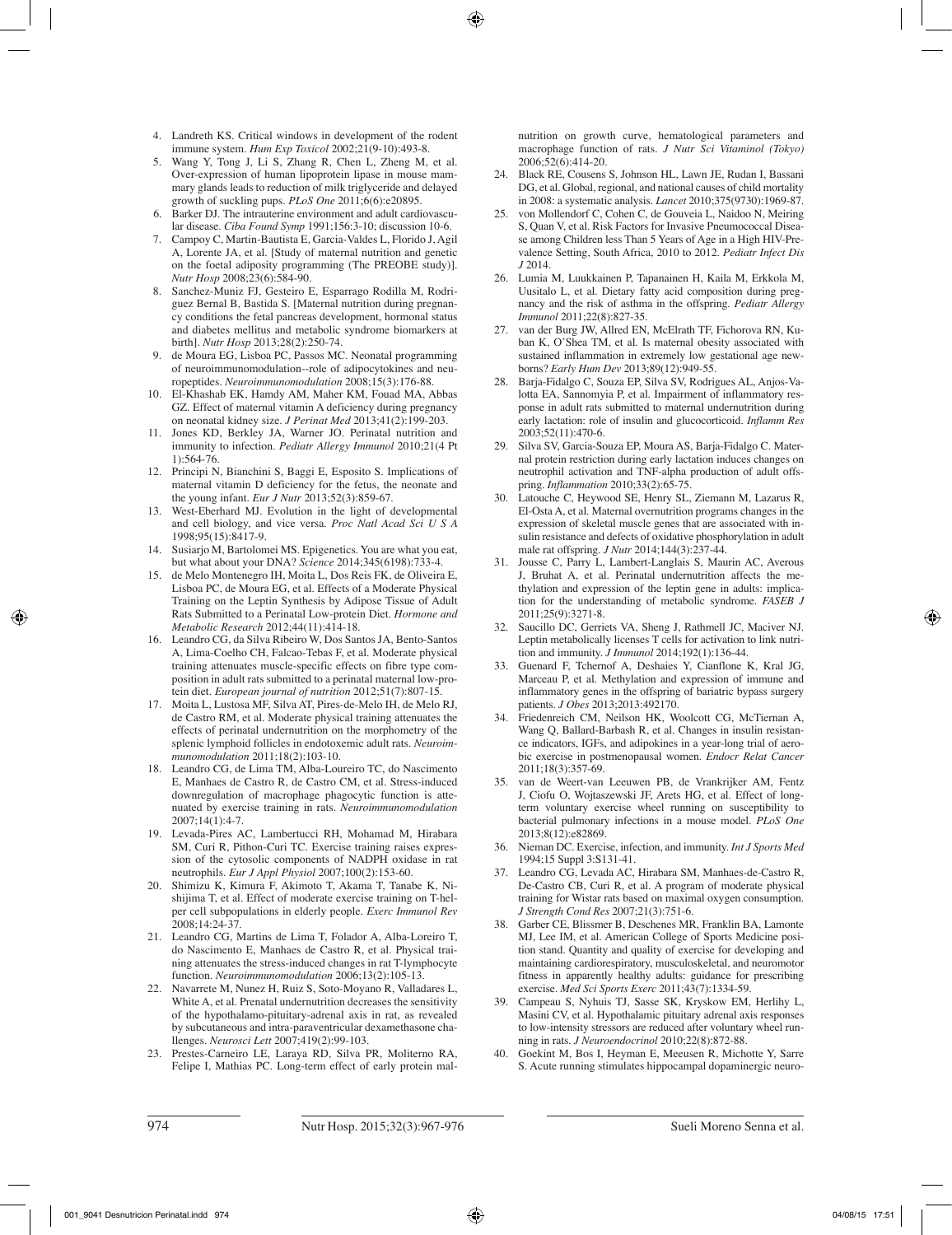transmission in rats, but has no influence on brain-derived neurotrophic factor. *J Appl Physiol (1985)* 2012;112(4):535-41.

- 41. Karacabey K, Saygin O, Ozmerdivenli R, Zorba E, Godekmerdan A, Bulut V. The effects of exercise on the immune system and stress hormones in sportswomen. *Neuro Endocrinol Lett*  2005;26(4):361-6.
- 42. Besedovsky HO, del Rey A, Klusman I, Furukawa H, Monge Arditi G, Kabiersch A. Cytokines as modulators of the hypothalamus-pituitary-adrenal axis. *J Steroid Biochem Mol Biol*  1991;40(4-6):613-8.
- 43. Gosain A, Muthu K, Gamelli RL, DiPietro LA. Norepinephrine suppresses wound macrophage phagocytic efficiency through alpha- and beta-adrenoreceptor dependent pathways. *Surgery*  2007;142(2):170-9.
- 44. Ricci A, Bronzetti E, Conterno A, Greco S, Mulatero P, Schena M, et al. alpha1-adrenergic receptor subtypes in human peripheral blood lymphocytes. *Hypertension* 1999;33(2):708-12.
- 45. Pascuan CG, Rubinstein MR, Palumbo ML, Genaro AM. Prenatal stress induces up-regulation of glucocorticoid receptors on lymphoid cells modifying the T-cell response after acute stress exposure in the adult life. *Physiol Behav* 2014;128:141-7.
- 46. Ortega E, Marchena JM, Garcia JJ, Barriga C, Rodriguez AB. Norepinephrine as mediator in the stimulation of phagocytosis induced by moderate exercise. *Eur J Appl Physiol* 2005;93(5- 6):714-8.
- 47. Sinaei M, Kargarfard M. The evaluation of bmi and serum beta-endorphin levels: the study of acute exercise intervention. *J Sports Med Phys Fitness* 2014.
- 48. Machelska H, Schopohl JK, Mousa SA, Labuz D, Schafer M, Stein C. Different mechanisms of intrinsic pain inhibition in early and late inflammation. *J Neuroimmunol* 2003;141(1- 2):30-9.
- 49. Pastva A, Estell K, Schoeb TR, Schwiebert LM. RU486 blocks the anti-inflammatory effects of exercise in a murine model of allergen-induced pulmonary inflammation. *Brain Behav Immun*  2005;19(5):413-22.
- 50. Wells JC. Maternal capital and the metabolic ghetto: An evolutionary perspective on the transgenerational basis of health inequalities. *Am J Hum Biol* 2010;22(1):1-17.
- 51. Albertsson-Wikland K, Boguszewski M, Karlberg J. Children born small-for-gestational age: postnatal growth and hormonal status. *Horm Res* 1998;49 Suppl 2:7-13.
- 52. Cutfield WS, Hofman PL, Vickers M, Breier B, Blum WF, Robinson EM. IGFs and binding proteins in short children with intrauterine growth retardation. *J Clin Endocrinol Metab*  2002;87(1):235-9.
- 53. Slifierz MJ, Friendship R, de Lange CF, Slavic D, Grgic H, Farzan A. Immunomodulatory factors and infectious agents associated with the hepatic gene expression of the IGF system in nursery pigs. *Animal* 2014;8(5):844-51.
- 54. Gatti R, De Palo EF, Antonelli G, Spinella P. IGF-I/IGFBP system: metabolism outline and physical exercise. *J Endocrinol Invest* 2012;35(7):699-707.
- 55. Fragala MS, Jajtner AR, Townsend JR, Gonzalez AM, Wells AJ, Oliveira LP, et al. Leukocyte IGF-1 Receptor Expression during Muscle Recovery. *Med Sci Sports Exerc* 2014.
- 56. Vadacca M, Margiotta DP, Navarini L, Afeltra A. Leptin in immuno-rheumatological diseases. *Cell Mol Immunol*  2011;8(3):203-12.
- 57. Contreras C, Novelle MG, Leis R, Dieguez C, Skrede S, Lopez M. Effects of neonatal programming on hypothalamic mechanisms controlling energy balance. *Horm Metab Res*  2013;45(13):935-44.
- 58. Zapatera B, Prados A, Gomez-Martinez S, Marcos A. Immunonutrition: methodology and applications. *Nutr Hosp* 2015;31 Suppl 3:145-54.
- 59. Zaccaria M, Ermolao A, Brugin E, Bergamin M. Plasma leptin and energy expenditure during prolonged, moderate intensity, treadmill exercise. *J Endocrinol Invest* 2013;36(6):396-401.
- 60. West-Eberhard MJ. Developmental plasticity and the origin of species differences. *Proceedings of the National Academy of Sciences of the United States of America* 2005;102 Suppl 1:6543-9.
- 61. Reynolds CM, Li M, Gray C, Vickers MH. Pre-weaning growth hormone treatment ameliorates bone marrow macrophage inflammation in adult male rat offspring following maternal undernutrition. *PLoS One* 2013;8(7):e68262.
- 62. da Silva SV, Salama C, Renovato-Martins M, Helal-Neto E, Citelli M, Savino W, et al. Increased leptin response and inhibition of apoptosis in thymocytes of young rats offspring from protein deprived dams during lactation. *PLoS One*  2013;8(5):e64220.
- 63. Odiere MR, Scott ME, Leroux LP, Dzierszinski FS, Koski KG. Maternal protein deficiency during a gastrointestinal nematode infection alters developmental profile of lymphocyte populations and selected cytokines in neonatal mice. *J Nutr*  2013;143(1):100-7.
- 64. Tuchscherer M, Otten W, Kanitz E, Grabner M, Tuchscherer A, Bellmann O, et al. Effects of inadequate maternal dietary protein:carbohydrate ratios during pregnancy on offspring immunity in pigs. *BMC Vet Res* 2012;8:232.
- 65. Landgraf MA, Landgraf RG, Silva RC, Semedo P, Camara NO, Fortes ZB. Intrauterine undernourishment alters TH1/TH2 cytokine balance and attenuates lung allergic inflammation in wistar rats. *Cell Physiol Biochem* 2012;30(3):552-62.
- 66. Monk JM, Steevels TA, Hillyer LM, Woodward B. Constitutive, but not challenge-induced, interleukin-10 production is robust in acute pre-pubescent protein and energy deficits: new support for the tolerance hypothesis of malnutrition-associated immune depression based on cytokine production in vivo. *Int J Environ Res Public Health* 2011;8(1):117-35.
- 67. Badr G, Mohany M. Maternal perinatal undernutrition attenuates T-cell function in adult male rat offspring. *Cell Physiol Biochem* 2011;27(3-4):381-90.
- 68. Chen JH, Tarry-Adkins JL, Heppolette CA, Palmer DB, Ozanne SE. Early-life nutrition influences thymic growth in male mice that may be related to the regulation of longevity. *Clin Sci (Lond)* 2010;118(6):429-38.
- 69. Odaka Y, Nakano M, Tanaka T, Kaburagi T, Yoshino H, Sato-Mito N, et al. The influence of a high-fat dietary environment in the fetal period on postnatal metabolic and immune function. *Obesity (Silver Spring)* 2010;18(9):1688-94.
- 70. Flynn ER, Alexander BT, Lee J, Hutchens ZM, Jr., Maric-Bilkan C. High-fat/fructose feeding during prenatal and postnatal development in female rats increases susceptibility to renal and metabolic injury later in life. *Am J Physiol Regul Integr Comp Physiol* 2013;304(4):R278-85.
- 71. Myles IA, Fontecilla NM, Janelsins BM, Vithayathil PJ, Segre JA, Datta SK. Parental dietary fat intake alters offspring microbiome and immunity. *J Immunol* 2013;191(6):3200-9.
- 72. Ezema CI, Onwunali AA, Lamina S, Ezugwu UA, Amaeze AA, Nwankwo MJ. Effect of aerobic exercise training on cardiovascular parameters and CD4 cell count of people living with human immunodeficiency virus/acquired immune deficiency syndrome: a randomized controlled trial. *Niger J Clin Pract* 2014;17(5):543-8.
- 73. Perandini LA, Sales-de-Oliveira D, Mello SB, Camara NO, Benatti FB, Lima FR, et al. Exercise training can attenuate the inflammatory milieu in women with systemic lupus erythematosus. *J Appl Physiol (1985)* 2014;117(6):639-47.
- 74. Weng TP, Huang SC, Chuang YF, Wang JS. Effects of interval and continuous exercise training on CD4 lymphocyte apoptotic and autophagic responses to hypoxic stress in sedentary men. *PLoS One* 2013;8(11):e80248.
- 75. Moreira NM, Santos F, Toledo MJ, Moraes SM, Araujo EJ, Sant'Ana D, et al. Moderate physical exercise reduces parasitaemia and protects colonic myenteric neurons in mice infected with Trypanosoma cruzi. *Int J Exp Pathol* 2013;94(6):426-35.
- 76. Moreira NM, de Moraes SM, Dalalio MM, Gomes ML, Sant'ana DM, de Araujo SM. Moderate physical exercise protects myenteric metabolically more active neurons in mice infected with Trypanosoma cruzi. *Dig Dis Sci* 2014;59(2):307-14.
- 77. Fiuza-Luces C, Soares-Miranda L, Gonzalez-Murillo A, Palacio JM, Colmenero I, Casco F, et al. Exercise benefits in chronic graft versus host disease: a murine model study. *Med Sci Sports Exerc* 2013;45(9):1703-11.